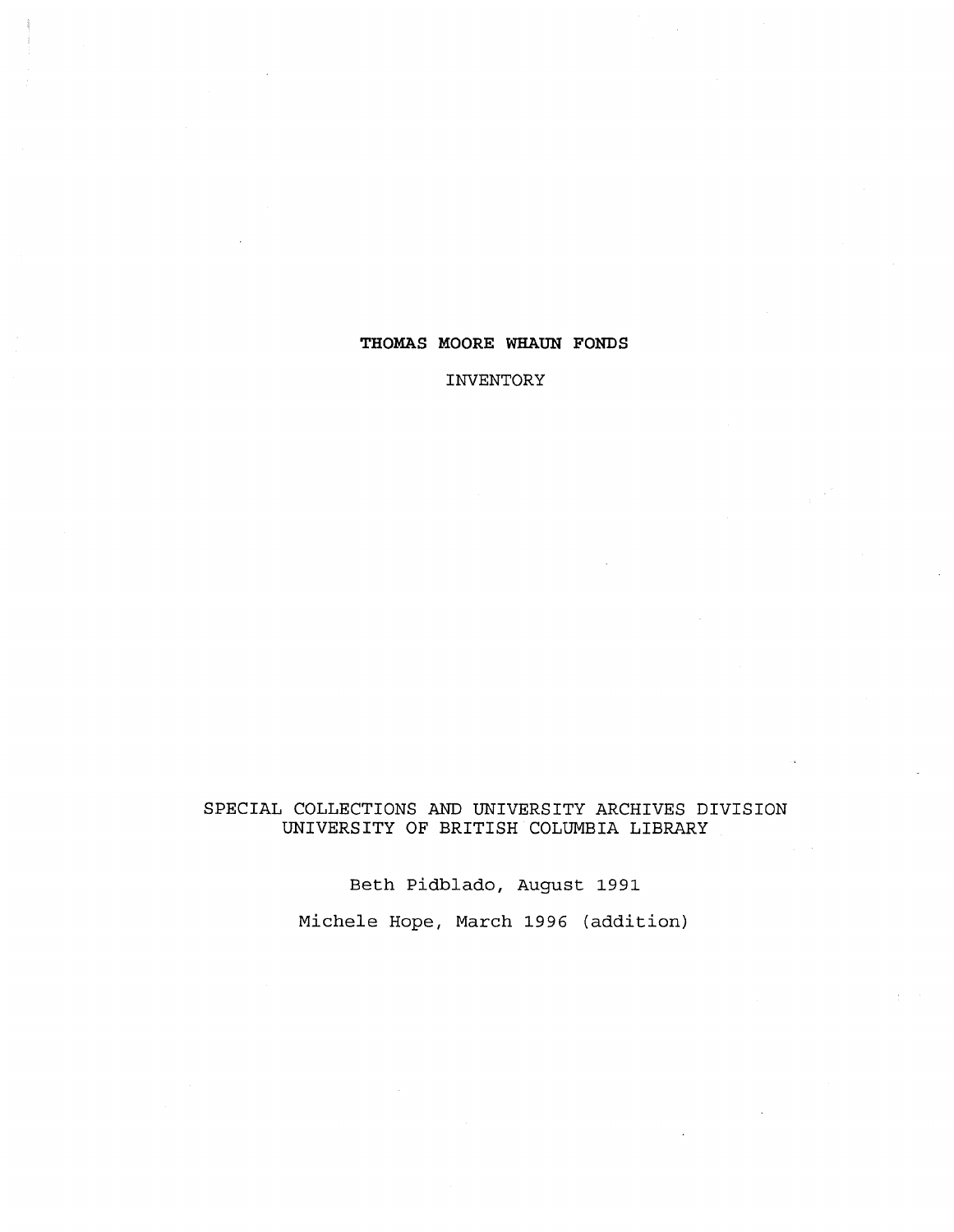#### **INTRODUCTION**

Thomas Moore Whaun was born in Kwangtung, China on October 22, 1894; He emigrated to Canada in 1907, anglicizing his name from the Chinese Tung Mow Wong and becoming a Canadian citizan in 1950. Whaun led a career with the newspaper industry most of his life, being the advertising manager of the Canada Morning News from 1923 until its demise in 1929 and PR and Advertising Officer for the New Republic Daily from 1933 to 1973.

Whaun is best known for his work against racism. In 1923 he led a nation-wide letter writing campaign in the Vancouver Sun protesting the Canadian government's discriminatory legislation against Chinese immigration, the Chinese Exclusion Act. Whaun was the first non-white resident of West Vancouver, settling<br>there in the 1930s. He was an early Chinese-Canadian an early Chinese-Canadian graduate of the University of British Columbia, receiving a bachelor's degree in humanities in 1927.

His letter writing protests to politicians, "bigwigs" and others continued throughout his life. Incidents of racism at the American border involving his daughter, June, and others of Chinese descent with Canadian citizenship fueled a wave of correspondence.

T. Moore Whaun died in 1985.

**Scope:** 26 cm

The Thomas Moore Whaun Papers (1914-1984) consist almost entirely of correspondence with "bigwigs", such as John Diefenbaker, Hugh Keenleyside, and Douglas Jung, friends, family and others. The correspondence is generally accompanied by newspaper clippings regarding the correspondent or the situation at hand. Diaries from the late 1970s and several photographs are also included.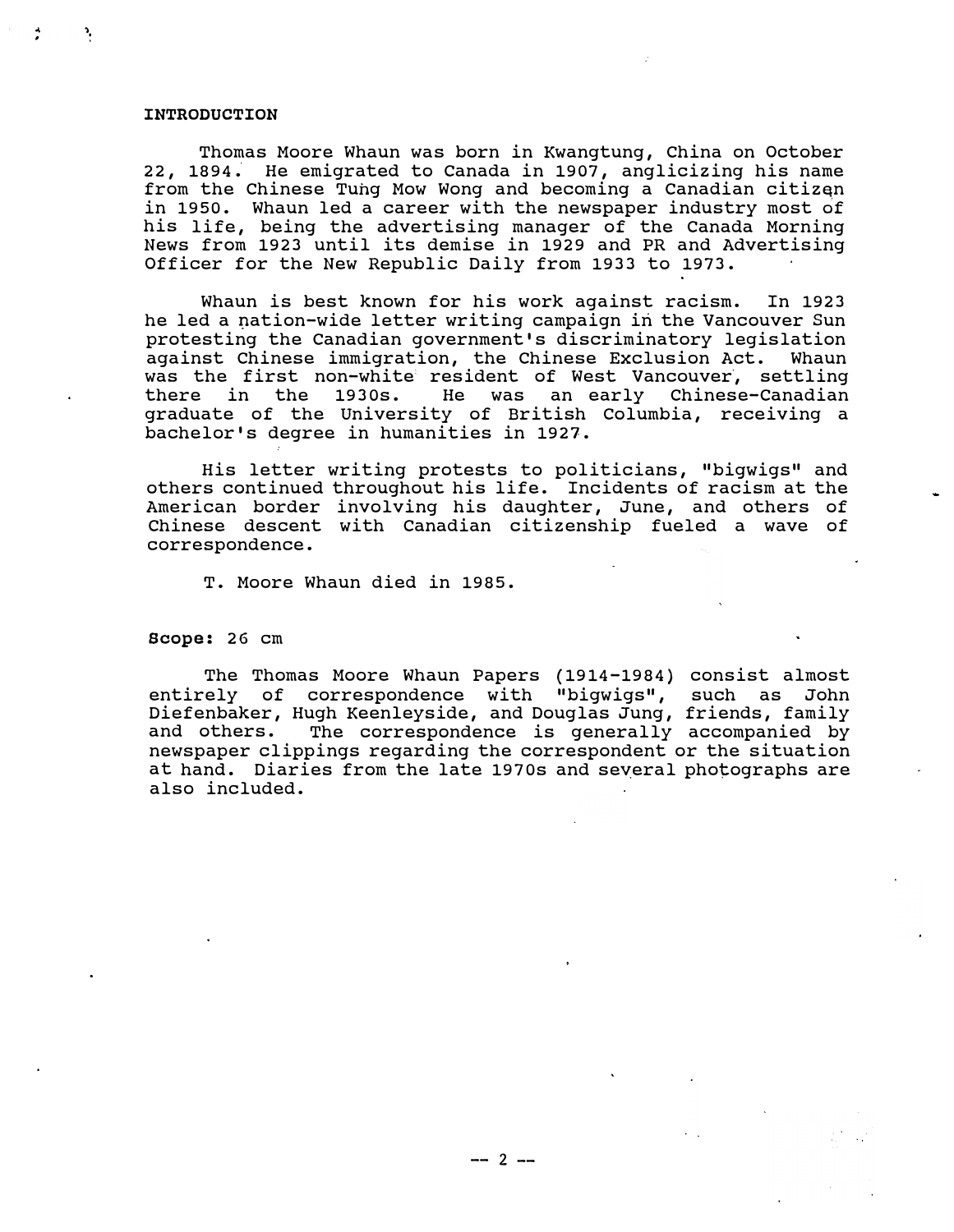### **THOMAS MOORE WHAUN PAPERS**

#### **BOX 1 [13 cm ]**

### **CORRESPONDENCE**

Whaun's correspondence was found in several albums,<br>portfolios, and files qenerally grouped together by files generally grouped together by correspondent or situation, although not kept strictly alphabetically. He filed both incoming and outgoing correspondence together, but no chronology was observed . Because some of the correspondence was filed in the pages of magazines and much of it was accompanied by newspaper clippings and notes, the original order has been retained rather than grouping it all together by correspondent. Some of the correspondence with "bigwigs" was not kept in the album labelled as such and can be found in the other files .

- 1-1/2 Correspondence re: world bigwigs
- 1-3 to Correspondence album  $#1$
- $1 5$
- $1-6/7$  Correspondence album  $#2$
- 1-8 Correspondence portfolio #1
- BOX 2 [13 cm ]
	- 2-1 Correspondence portfolio #2
	- 2-2 Correspondence file
	- 2-3 Mainstream Fall 1981 with correspondence Quarterly publication of the Chinese Cultural Centre of Vancouver .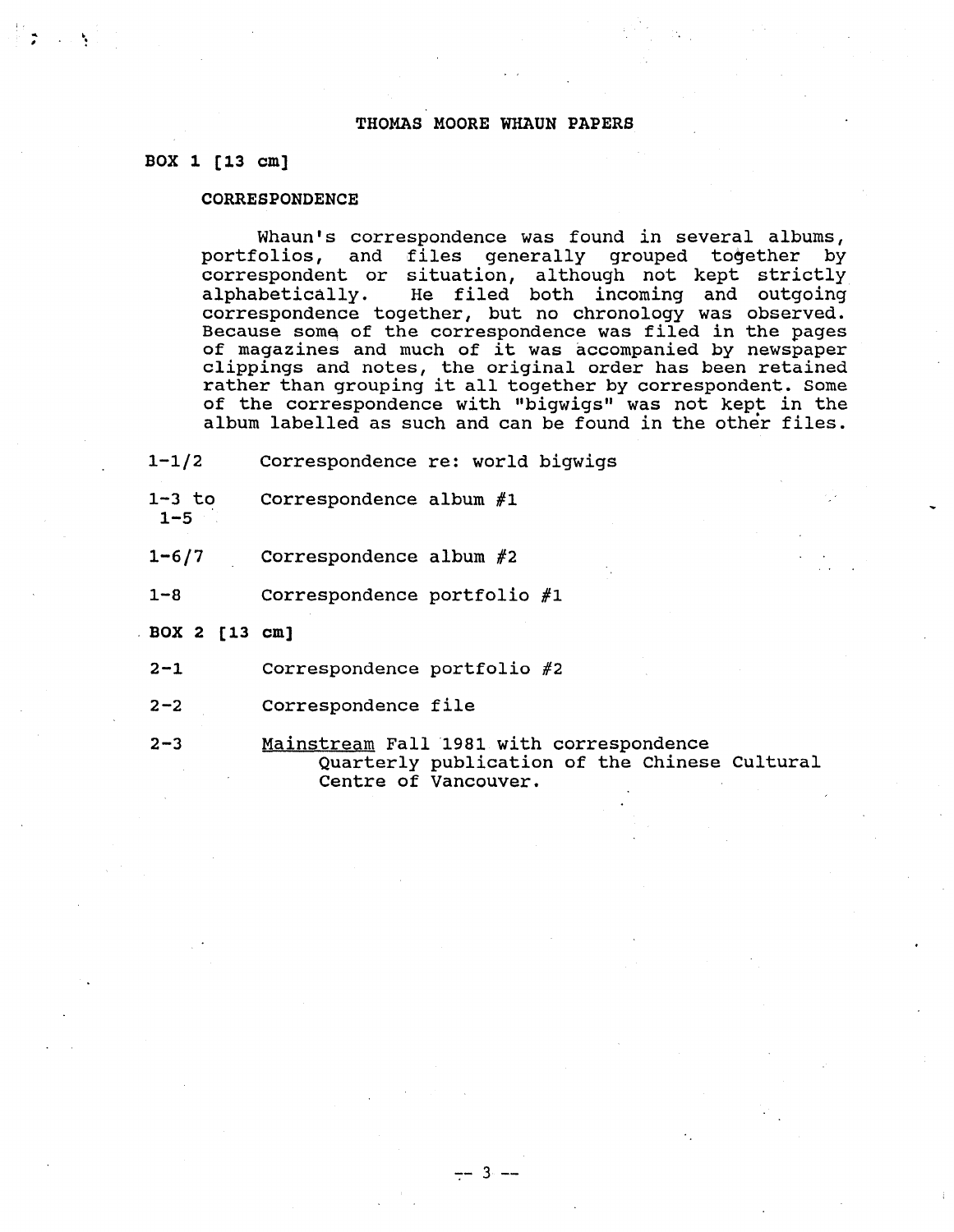### THOMAS MOORE WHAUN PAPERS

Box 2 cont'd

#### MISCELLANEOUS

2-4 Diary, 1977

Pages have been removed from the beginning.

2-5 Diary, 1979-198 <sup>0</sup>

2-6 The Totem 1927 with newspaper clippings University of British Columbia yearbook from the year Whaun graduated. Clippings tend to be of fellow graduates and their later accomplishments .

-- 4 --

2-7 Photographs<br>7 photonegatives  $b$ &w, col.<br> $6x9$  cm

2 phototransparencies col. 35x35 mm

Di, Dr. Hsieh, June and important guests T.M.W. and wife, family photos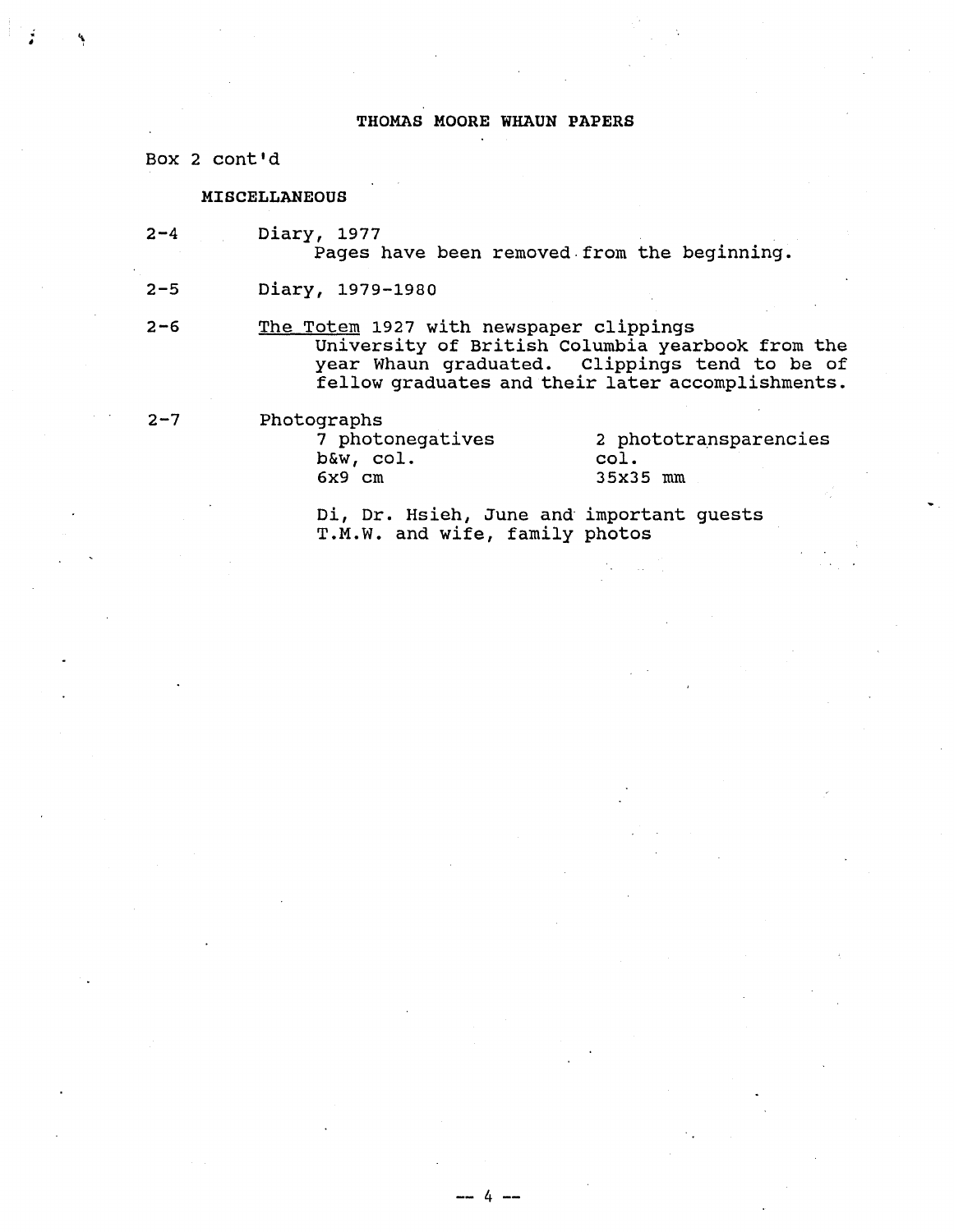# THOMAS MOORE WHAUN FONDS

An Inventory to

# ADDENDA  $#1$

March, 1996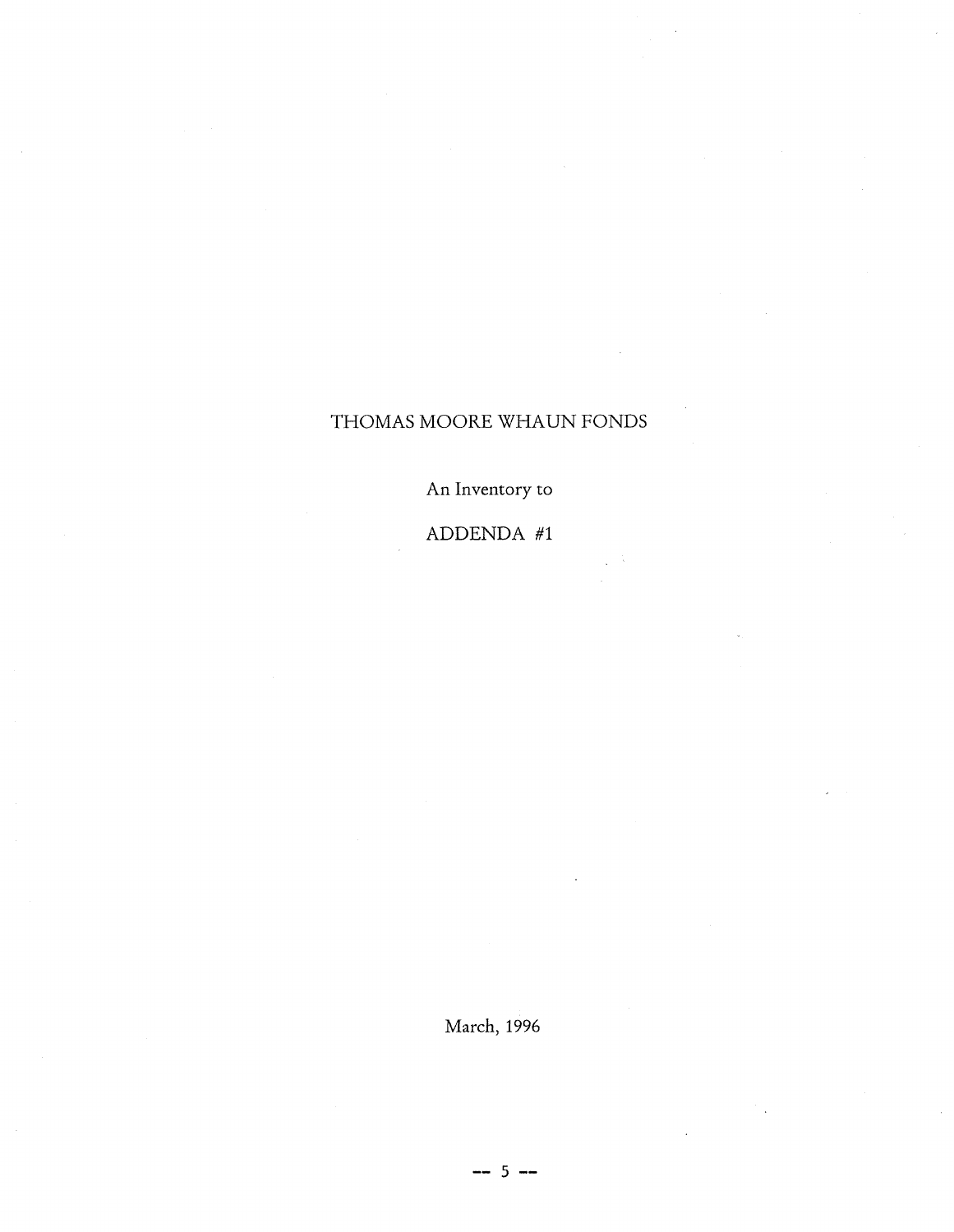Thomas Moore Whaun fonds.- 1955-1984; (predominant 1981-1983 ) 20 cm. of textual records (predominantly 20.5 x 28 cm. single leaf) 5 Oriental prints

Thomas Moore Whaun, 1893-1985, was born in Toi-Shan County, Kwangtung province in China on October 22, 1893 . Whaun emigrated to Canada in 1907 . He anglicised his name (from Tung Mow Wong) and became a Canadian citizen in 1950. He received his bachelor's degree from the University of British Columbia in 1927, the first Chine-Canadian to graduate from the university. His wife, Diamond, and he had three daughters (June, Patricia and Mayling). Whaun was employed as the advertising manager for The Canada Morning News from 1923 until its demise in 1929. He became the public relations manager and advertising officer of The New Republic Daily and worked there from 1933 until his retirement in 1973 . Whaun was the first non-white to live in West Vancouver.

Consists primarily of correspondence of Thomas Whaun . Includes school notes and correspondence of his daughter, June Whaun, and oriental wall hangings.

The papers were donated to UBC Special Collections by Dr. June M. Whaun in 1995.

This material has been rearranged into strict chronological order as there was no evident internal organisation of the papers. There was no particular thematic or topical cohesion to the papers. Whaun writes letters on the reverse side of those which he has received and, also, on the back of apparently discarded papers and flyers. There are several duplicate letters within the collection. Further, many of the letters which Whaun wrote refer directly to the one that he is replying to either by an identification number or by the date. If these letters are not found within the same file folder, they will be found in the immediately adjacent file.

File Inventory available.

 $-- 6 --$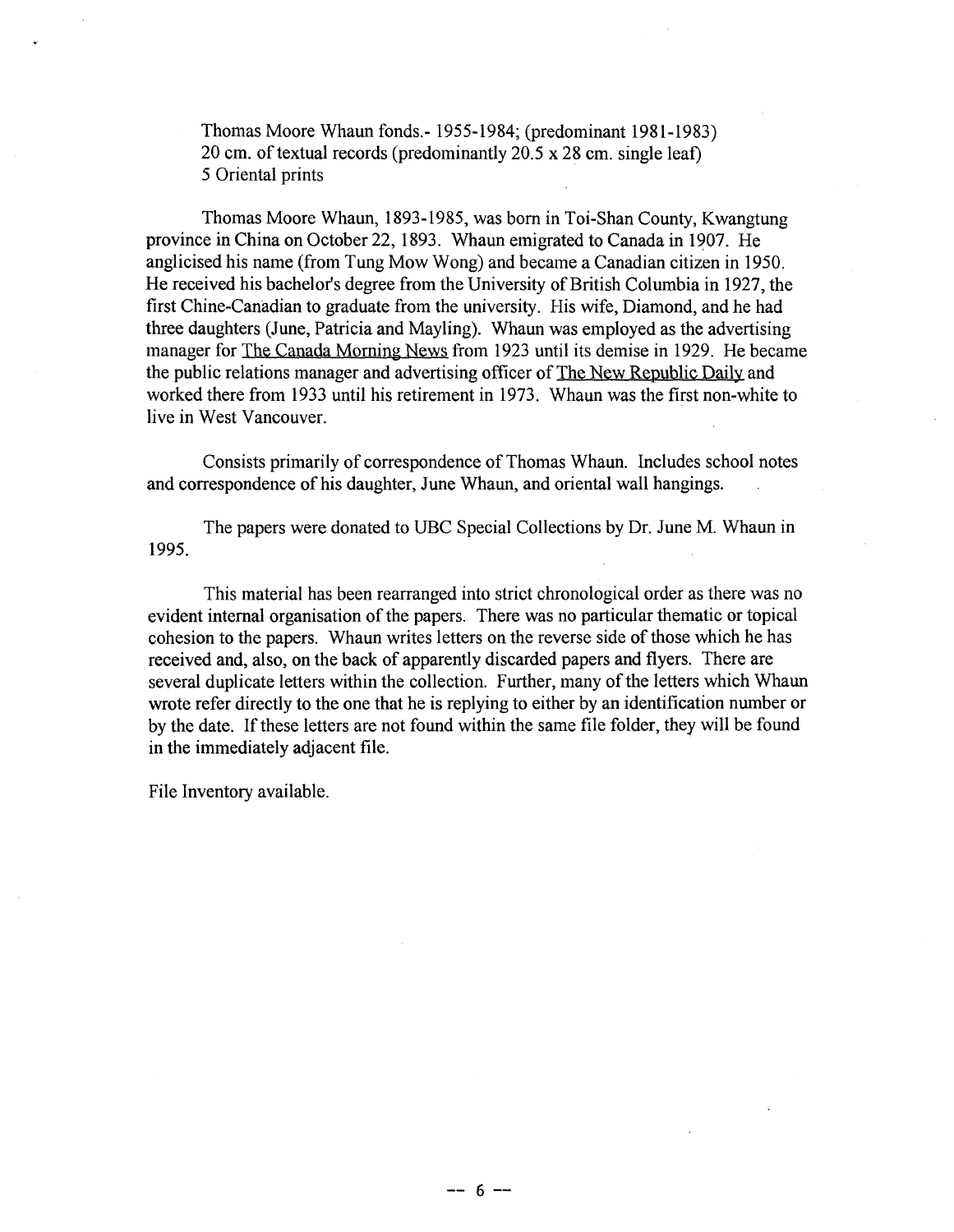17 cm of textual material .- 1955 to 1984

This is the largest series within the fonds and consists of correspondence (both sent and received) that can be attributed to Thomas Moore Whaun. The letters are predominantly personal exchanges between Whaun and his friends and family .

This material was apparently gathered by his daughter June from Whaun's friends and family. It includes that which was in his possession at the time of his death.

June Mordina Whaun records 3 cm. of textual material .- 1950-1984; (predominant 1950-1951 )

June M. Whaun is Thomas Whaun's eldest daughter. She received her MD at the University of British Columbia in 1960 and was admitted into the College of Physicians and Surgeons (FRCP) in 1966. During the 1970's, she was a professor and director of the oncology program at the University of Calgary. Sometime during the early 1980's, June was appointed to the rank of lieutenant-colonel in the United States army. With this appointment, she started work as a pediatrician-hematologist at the Walter Reed Institute of Research in Washington, D.C.

The series consists of school notes and a few letters created by June.

10 cm. of graphic material .- [198-?]; China 4 scrolled wall hangings; 3 colour 1 b & w 1 reproduction segment; colour

The series consists of five oriental prints, four of which are scrolled wall hangings, the fifth print is a segment of a larger piece.

The wall hangings may have been purchases by Thomas Whaun during his trip to the People's Republic of China during the fall of 1981. It is possible that the segment has been cut from a calendar. The first three scrolls have been supplied a title based on the subjects depicted on the scrolls themselves. The fourth scroll had a title written in pencil on verso. The physical condition of the scrolls is deteriorating - there are tears in the paper and the wooden dowels/scrolls are becoming separated from the artwork itself.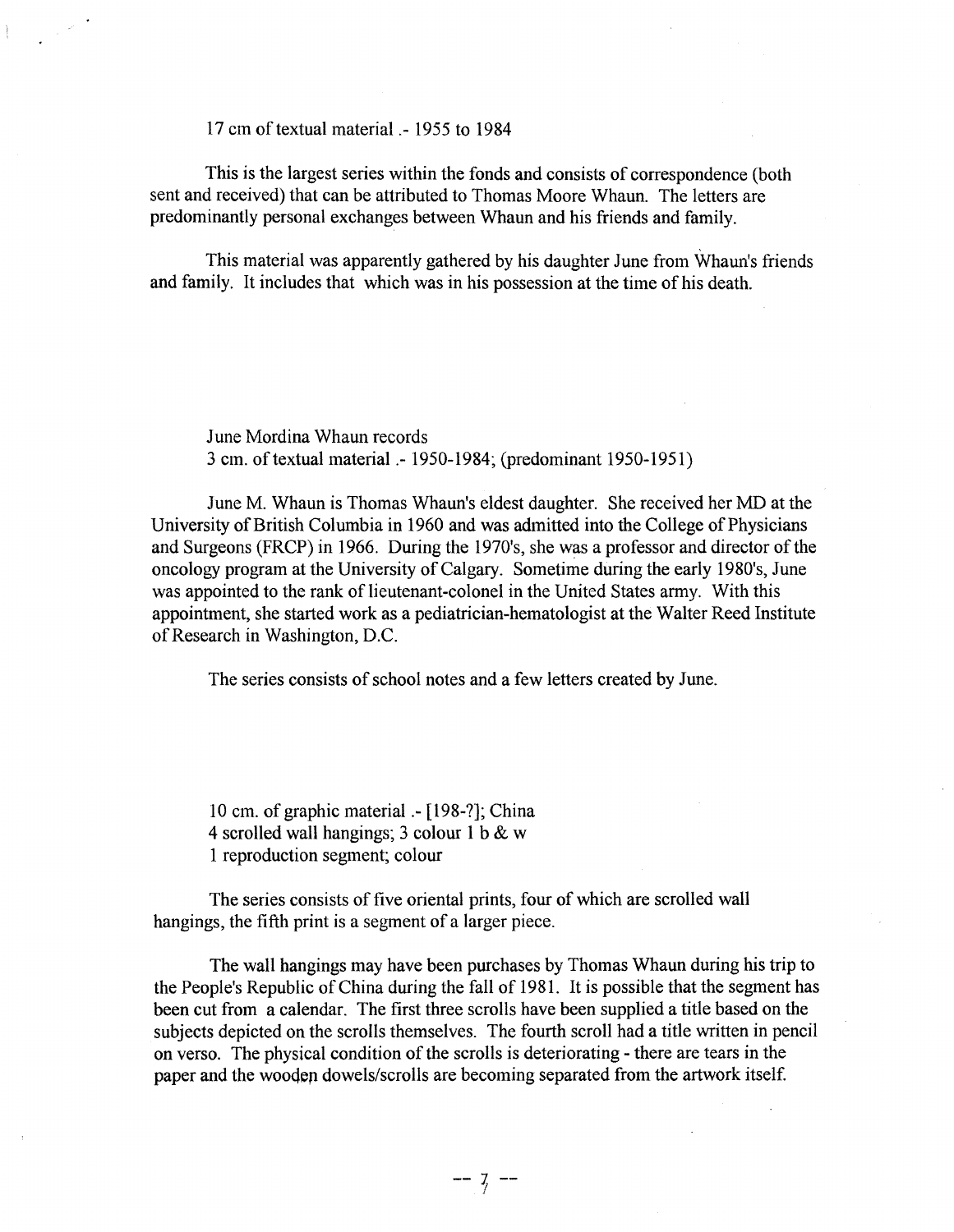Correspondence for the year January 1984 to December 1984 .- 42 leaves

Consists of 42 letters to and from Whaun on diverse subjects, including Whaun's views on racial and sexual inequalities and prejudices.

UBC Alumni Chronicle .- vol. 34, no. 3 .- textual material .- Autumn 1979 .-The Alumni Association of the University of British Columbia .- 24 page magazine

This magazine was found among the donated T. Whaun papers. It has been designated as a sub-series of June Whaun as the issue highlights her appointment to the Walter Reed Army Institute.

 $--$  8  $--$ 

ISSN 0041-4999

in 1991.<br>Prima politika